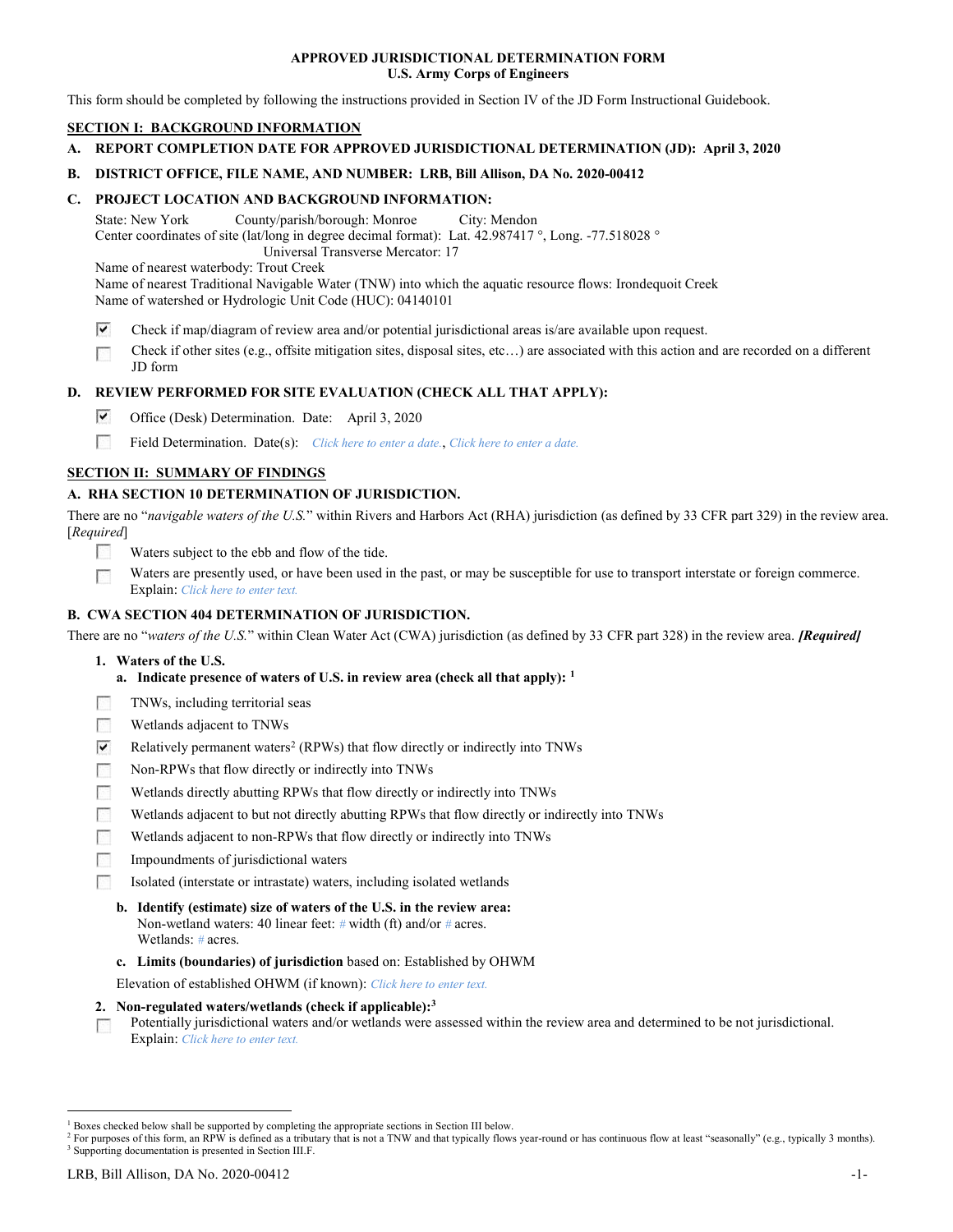## SECTION III: CWA ANALYSIS

## A. TNWs AND WETLANDS ADJACENT TO TNWs

The agencies will assert jurisdiction over TNWs and wetlands adjacent to TNWs. If the aquatic resource is a TNW, complete Section III.A.1 and Section III.D.1. only; if the aquatic resource is a wetland adjacent to a TNW, complete Sections III.A.1 and 2 and Section III.D.1.; otherwise, see Section III.B below.

- 1. TNW Identify TNW: Click here to enter text. Summarize rationale supporting determination: Click here to enter text.
- 2. Wetland adjacent to TNW Summarize rationale supporting conclusion that wetland is "adjacent": Click here to enter text.

## B. CHARACTERISTICS OF TRIBUTARY (THAT IS NOT A TNW) AND ITS ADJACENT WETLANDS (IF ANY):

This section summarizes information regarding characteristics of the tributary and its adjacent wetlands, if any, and it helps determine whether or not the standards for jurisdiction established under Rapanos have been met.

The agencies will assert jurisdiction over non-navigable tributaries of TNWs where the tributaries are "relatively permanent waters" (RPWs), i.e. tributaries that typically flow year-round or have continuous flow at least seasonally (e.g., typically 3 months). A wetland that directly abuts an RPW is also jurisdictional. If the aquatic resource is not a TNW, but has year-round (perennial) flow, skip to Section III.D.2. If the aquatic resource is a wetland directly abutting a tributary with perennial flow, skip to Section III.D.4.

A wetland that is adjacent to but that does not directly abut an RPW requires a significant nexus evaluation. Corps districts and EPA regions will include in the record any available information that documents the existence of a significant nexus between a relatively permanent tributary that is not perennial (and its adjacent wetlands if any) and a traditional navigable water, even though a significant nexus finding is not required as a matter of law.

If the waterbody<sup>4</sup> is not an RPW, or a wetland directly abutting an RPW, a JD will require additional data to determine if the waterbody has a significant nexus with a TNW. If the tributary has adjacent wetlands, the significant nexus evaluation must consider the tributary in combination with all of its adjacent wetlands. This significant nexus evaluation that combines, for analytical purposes, the tributary and all of its adjacent wetlands is used whether the review area identified in the JD request is the tributary, or its adjacent wetlands, or both. If the JD covers a tributary with adjacent wetlands, complete Section III.B.1 for the tributary, Section III.B.2 for any onsite wetlands, and Section III.B.3 for all wetlands adjacent to that tributary, both onsite and offsite. The determination whether a significant nexus exists is determined in Section III.C below.

1. Characteristics of non-TNWs that flow directly or indirectly into TNW

(i) General Area Conditions:

Watershed size: # Choose an item. Drainage area: 935 square miles

 Average annual rainfall: 34.03 inches Average annual snowfall: 99.7 inches

## (ii) Physical Characteristics:

- (a) Relationship with TNW:
	- Tributary flows directly into TNW.
	- $\triangledown$  Tributary flows through 2 tributaries before entering TNW.

 Project waters are 1-2 river miles from TNW. Project waters are 1 (or less) river miles from RPW. Project waters are 1 (or less) aerial (straight) miles from TNW. Project waters are 1 (or less) aerial (straight) miles from RPW. Project waters cross or serve as state boundaries. Explain: NA

Identify flow route to TNW<sup>5</sup>: Trout Creek flows north/northeast and connects to Irondequoit Creek. Irondequoit Creek is a TNW that flows generally north into Lake Ontario. Tributary stream order, if known: Click here to enter text.

(b) General Tributary Characteristics (check all that apply):

Tributary is:  $\forall$  Natural

- **Artificial (man-made).** Explain: Click here to enter text.
- Manipulated (man-altered). Explain: Click here to enter text.

 $\overline{a}$ <sup>4</sup> Note that the Instructional Guidebook contains additional information regarding swales, ditches, washes, and erosional features generally and in the arid West.

 $^5$  Flow route can be described by identifying, e.g., tributary a, which flows through the review area, to flow into tributary b, which then flows into TNW.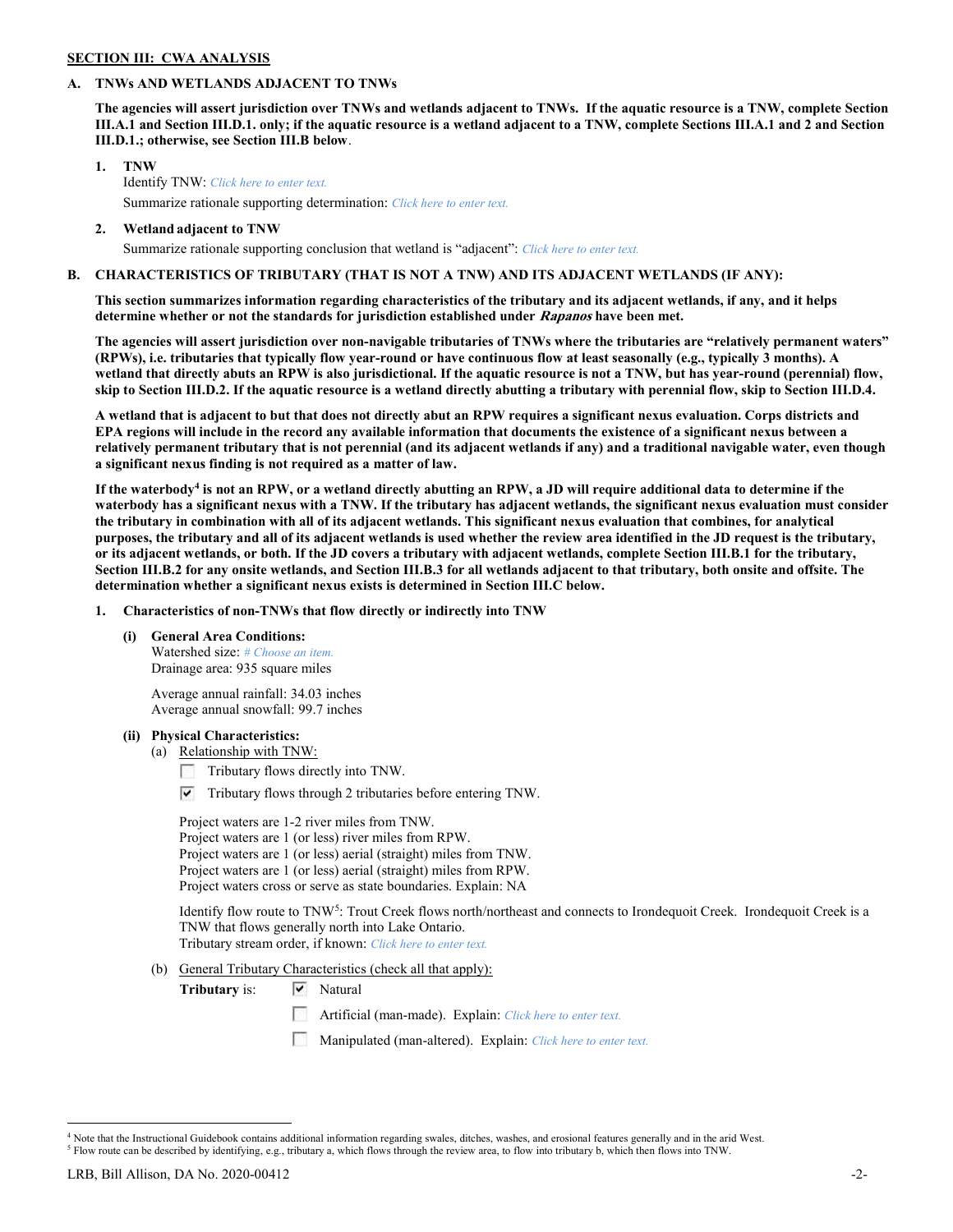| <b>Tributary</b> properties with respect to top of bank (estimate):<br>Average width: 15 feet<br>Average depth: 4 feet<br>Average side slopes: 2:1                                                                                                                                                                                                                                                                                                                                                                                                                                                                                                                                                                                                                                                                                                                                                                                                         |
|------------------------------------------------------------------------------------------------------------------------------------------------------------------------------------------------------------------------------------------------------------------------------------------------------------------------------------------------------------------------------------------------------------------------------------------------------------------------------------------------------------------------------------------------------------------------------------------------------------------------------------------------------------------------------------------------------------------------------------------------------------------------------------------------------------------------------------------------------------------------------------------------------------------------------------------------------------|
| Primary tributary substrate composition (check all that apply):<br>V.<br>Silts<br>⊻<br>Sands<br>Concrete                                                                                                                                                                                                                                                                                                                                                                                                                                                                                                                                                                                                                                                                                                                                                                                                                                                   |
| ▽<br>v<br>Cobbles<br>Gravel<br>Muck                                                                                                                                                                                                                                                                                                                                                                                                                                                                                                                                                                                                                                                                                                                                                                                                                                                                                                                        |
| Bedrock<br><b>B</b><br>Vegetation. Type/% cover: Click here to enter text.                                                                                                                                                                                                                                                                                                                                                                                                                                                                                                                                                                                                                                                                                                                                                                                                                                                                                 |
| Other. Explain: Click here to enter text.                                                                                                                                                                                                                                                                                                                                                                                                                                                                                                                                                                                                                                                                                                                                                                                                                                                                                                                  |
| Tributary condition/stability [e.g., highly eroding, sloughing banks]. Explain: Relatively<br>Presence of run/riffle/pool complexes. Explain: Click here to enter text.<br>Tributary geometry: Meandering<br>Tributary gradient (approximate average slope): #%                                                                                                                                                                                                                                                                                                                                                                                                                                                                                                                                                                                                                                                                                            |
| $(c)$ Flow:<br>Tributary provides for: Choose an item.<br>Estimate average number of flow events in review area/year: 1<br>Describe flow regime: Perennial<br>Other information on duration and volume: Click here to enter text.                                                                                                                                                                                                                                                                                                                                                                                                                                                                                                                                                                                                                                                                                                                          |
| Surface flow is: Discrete and Confined Characteristics: Click here to enter text.                                                                                                                                                                                                                                                                                                                                                                                                                                                                                                                                                                                                                                                                                                                                                                                                                                                                          |
| Subsurface flow: Yes Explain findings: Click here to enter text.<br>Dye (or other) test performed: Click here to enter text.                                                                                                                                                                                                                                                                                                                                                                                                                                                                                                                                                                                                                                                                                                                                                                                                                               |
| Tributary has (check all that apply):<br>$\triangleright$ Bed and banks<br>$\triangleright$ OHWM <sup>6</sup> (check all indicators that apply):<br>clear, natural line impressed on the bank $ \overline{\mathbf{v}} $<br>the presence of litter and debris<br>$\overline{\mathsf{v}}$<br>M<br>changes in the character of soil<br>destruction of terrestrial vegetation<br>▽<br>▽<br>the presence of wrack line<br>shelving<br>vegetation matted down, bent, or absent v<br>sediment sorting<br>leaf litter disturbed or washed away<br>M<br>scour<br>sediment deposition<br>V<br>L.<br>multiple observed or predicted flow events<br>water staining<br>abrupt change in plant community Click here to enter text.<br>other (list): Click here to enter text.<br>Discontinuous OHWM. <sup>7</sup> Explain: Click here to enter text.<br>If factors other than the OHWM were used to determine lateral extent of CWA jurisdiction (check all that apply): |
| High Tide Line indicated by:<br>Mean High Water Mark indicated by:<br>oil or scum line along shore objects<br>survey to available datum;<br>fine shell or debris deposits (foreshore)<br>physical markings;<br><b>COL</b><br><b>A</b><br>physical markings/characteristics<br>vegetation lines/changes in vegetation types.<br>tidal gauges<br>other (list): Click here to enter text.                                                                                                                                                                                                                                                                                                                                                                                                                                                                                                                                                                     |
| (iii) Chemical Characteristics:<br>Characterize tributary (e.g., water color is clear, discolored, oily film; water quality; general watershed characteristics,                                                                                                                                                                                                                                                                                                                                                                                                                                                                                                                                                                                                                                                                                                                                                                                            |

# $(iii)$

Characterize tributary (e.g., water color is clear, discolored, oily film; water quality; general watershed characteristics, etc.). Explain: Water is generally clear

Identify specific pollutants, if known: Click here to enter text.

 $\overline{a}$ 

<sup>6</sup>A natural or man-made discontinuity in the OHWM does not necessarily sever jurisdiction (e.g., where the stream temporarily flows underground, or where the OHWM has been removed by development or agricultural practices). Where there is a break in the OHWM that is unrelated to the waterbody's flow regime (e.g., flow over a rock outcrop or through a culvert), the agencies will look for indicators of flow above and below the break. 7 Ibid.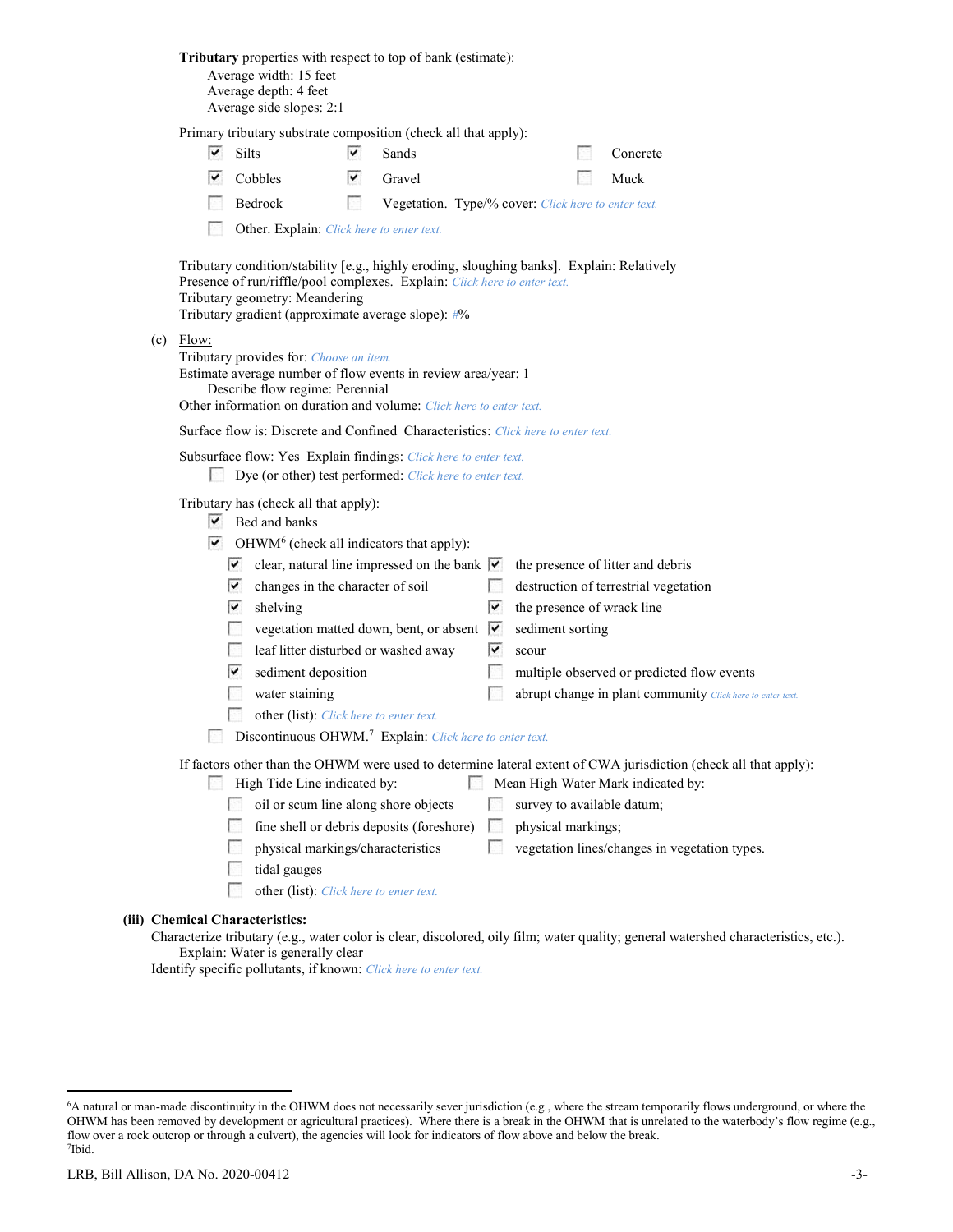## (iv) Biological Characteristics. Channel supports (check all that apply):

- Riparian corridor. Characteristics (type, average width): Forested
- Wetland fringe. Characteristics: Portions of the creek have a wetland fringe but not the area within the review area.
- $\triangledown$  Habitat for:
	- Federally Listed species. Explain findings: Click here to enter text.
	- $\triangledown$  Fish/spawn areas. Explain findings: Click here to enter text.
	- $\sim$ Other environmentally-sensitive species. Explain findings: Click here to enter text.
	- ▽ Aquatic/wildlife diversity. Explain findings: Click here to enter text.

## 2. Characteristics of wetlands adjacent to non-TNW that flow directly or indirectly into TNW

#### (i) Physical Characteristics:

 (a) General Wetland Characteristics: Properties: Wetland size: # acres Wetland type. Explain: Click here to enter text. Wetland quality. Explain: Click here to enter text. Project wetlands cross or serve as state boundaries. Explain: Click here to enter text.

- (b) General Flow Relationship with Non-TNW:
	- Flow is: Choose an item. Explain: Click here to enter text.

Surface flow is: Choose an item. Characteristics: Click here to enter text.

Subsurface flow: Choose an item. Explain findings: Click here to enter text.

Dye (or other) test performed: Click here to enter text.

## (c) Wetland Adjacency Determination with Non-TNW:

- **A** Directly abutting
- $\sim$ Not directly abutting
	- $\sim$ Discrete wetland hydrologic connection. Explain: Click here to enter text.
	- $\sim$ Ecological connection. Explain: Click here to enter text.
	- $\mathcal{L}_{\mathcal{A}}$ Separated by berm/barrier. Explain: Click here to enter text.

#### (d) Proximity (Relationship) to TNW

Project wetlands are *Choose an item.* river miles from TNW. Project waters are *Choose an item.* aerial (straight) miles from TNW. Flow is from: Choose an item. Estimate approximate location of wetland as within the Choose an item. floodplain.

#### (ii) Chemical Characteristics:

Characterize wetland system (e.g., water color is clear, brown, oil film on surface; water quality; general watershed characteristics; etc.). Explain: Click here to enter text.

Identify specific pollutants, if known: Click here to enter text.

#### (iii) Biological Characteristics. Wetland supports (check all that apply):

- **Riparian buffer.** Characteristics (type, average width): Click here to enter text.
- $\Box$  Vegetation type/percent cover. Explain: *Click here to enter text.*
- **Habitat for:** 
	- **Federally Listed species. Explain findings:** Click here to enter text.
	- Fish/spawn areas. Explain findings: Click here to enter text.
	- Other environmentally-sensitive species. Explain findings: Click here to enter text.
	- **Aquatic/wildlife diversity. Explain findings:** Click here to enter text.

## 3. Characteristics of all wetlands adjacent to the tributary (if any)

All wetland(s) being considered in the cumulative analysis: Choose an item. Approximately (#) acres in total are being considered in the cumulative analysis.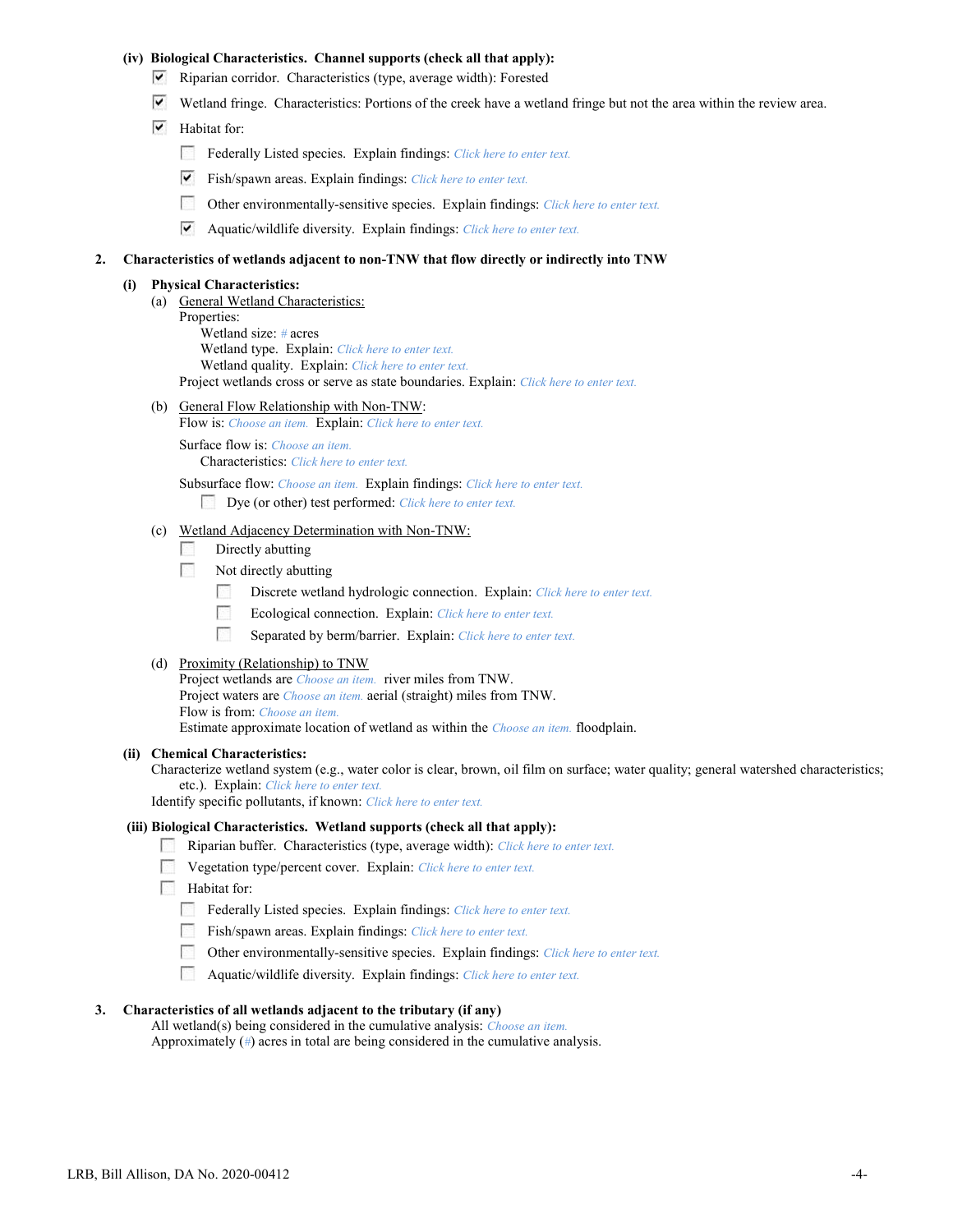| Directly abuts? $(Y/N)$ | Size (in acres) | Directly abuts? $(Y/N)$ | Size (in acres) |
|-------------------------|-----------------|-------------------------|-----------------|
|                         |                 |                         |                 |
|                         |                 |                         |                 |
| 7N                      |                 |                         |                 |
|                         |                 |                         |                 |

Summarize overall biological, chemical and physical functions being performed: Click here to enter text.

## C. SIGNIFICANT NEXUS DETERMINATION

A significant nexus analysis will assess the flow characteristics and functions of the tributary itself and the functions performed by any wetlands adjacent to the tributary to determine if they significantly affect the chemical, physical, and biological integrity of a TNW. For each of the following situations, a significant nexus exists if the tributary, in combination with all of its adjacent wetlands, has more than a speculative or insubstantial effect on the chemical, physical and/or biological integrity of a TNW. Considerations when evaluating significant nexus include, but are not limited to the volume, duration, and frequency of the flow of water in the tributary and its proximity to a TNW, and the functions performed by the tributary and all its adjacent wetlands. It is not appropriate to determine significant nexus based solely on any specific threshold of distance (e.g. between a tributary and its adjacent wetland or between a tributary and the TNW). Similarly, the fact an adjacent wetland lies within or outside of a floodplain is not solely determinative of significant nexus.

#### Draw connections between the features documented and the effects on the TNW, as identified in the Rapanos Guidance and discussed in the Instructional Guidebook. Factors to consider include, for example:

- Does the tributary, in combination with its adjacent wetlands (if any), have the capacity to carry pollutants or flood waters to TNWs, or to reduce the amount of pollutants or flood waters reaching a TNW?
- Does the tributary, in combination with its adjacent wetlands (if any), provide habitat and lifecycle support functions for fish and other species, such as feeding, nesting, spawning, or rearing young for species that are present in the TNW?
- Does the tributary, in combination with its adjacent wetlands (if any), have the capacity to transfer nutrients and organic carbon that support downstream foodwebs?
- Does the tributary, in combination with its adjacent wetlands (if any), have other relationships to the physical, chemical, or biological integrity of the TNW?

#### Note: the above list of considerations is not inclusive and other functions observed or known to occur should be documented below:

- 1. Significant nexus findings for non-RPW that has no adjacent wetlands and flows directly or indirectly into TNWs. Explain findings of presence or absence of significant nexus below, based on the tributary itself, then go to Section III.D: Click here to enter text.
- 2. Significant nexus findings for non-RPW and its adjacent wetlands, where the non-RPW flows directly or indirectly into TNWs. Explain findings of presence or absence of significant nexus below, based on the tributary in combination with all of its adjacent wetlands, then go to Section III.D: Click here to enter text.
- 3. Significant nexus findings for wetlands adjacent to an RPW but that do not directly abut the RPW. Explain findings of presence or absence of significant nexus below, based on the tributary in combination with all of its adjacent wetlands, then go to Section III.D: Click here to enter text.

## D. DETERMINATIONS OF JURISDICTIONAL FINDINGS. THE SUBJECT WATERS/WETLANDS ARE (CHECK ALL THAT APPLY):

- 1. TNWs and Adjacent Wetlands. Check all that apply and provide size estimates in review area:
	- TNWs: # linear feet # width (ft), Or, # acres.
	- **Wetlands adjacent to TNWs:**  $\#$  acres.

## 2. RPWs that flow directly or indirectly into TNWs.

- Tributaries of TNWs where tributaries typically flow year-round are jurisdictional. Provide data and rationale indicating that tributary is perennial: Trout Creek is a blueline stream identified on the USGS maps as perennial. Aerial photographs depict water within the channel at all times...
- Tributaries of TNW where tributaries have continuous flow "seasonally" (e.g., typically three months each year) are jurisdictional. Data supporting this conclusion is provided at Section III.B. Provide rationale indicating that tributary flows seasonally: Click here to enter text..

Provide estimates for jurisdictional waters in the review area (check all that apply):

- $\triangledown$  Tributary waters: 40 linear feet # width (ft).
- Other non-wetland waters:  $\#$  acres.

Identify type(s) of waters: Click here to enter text.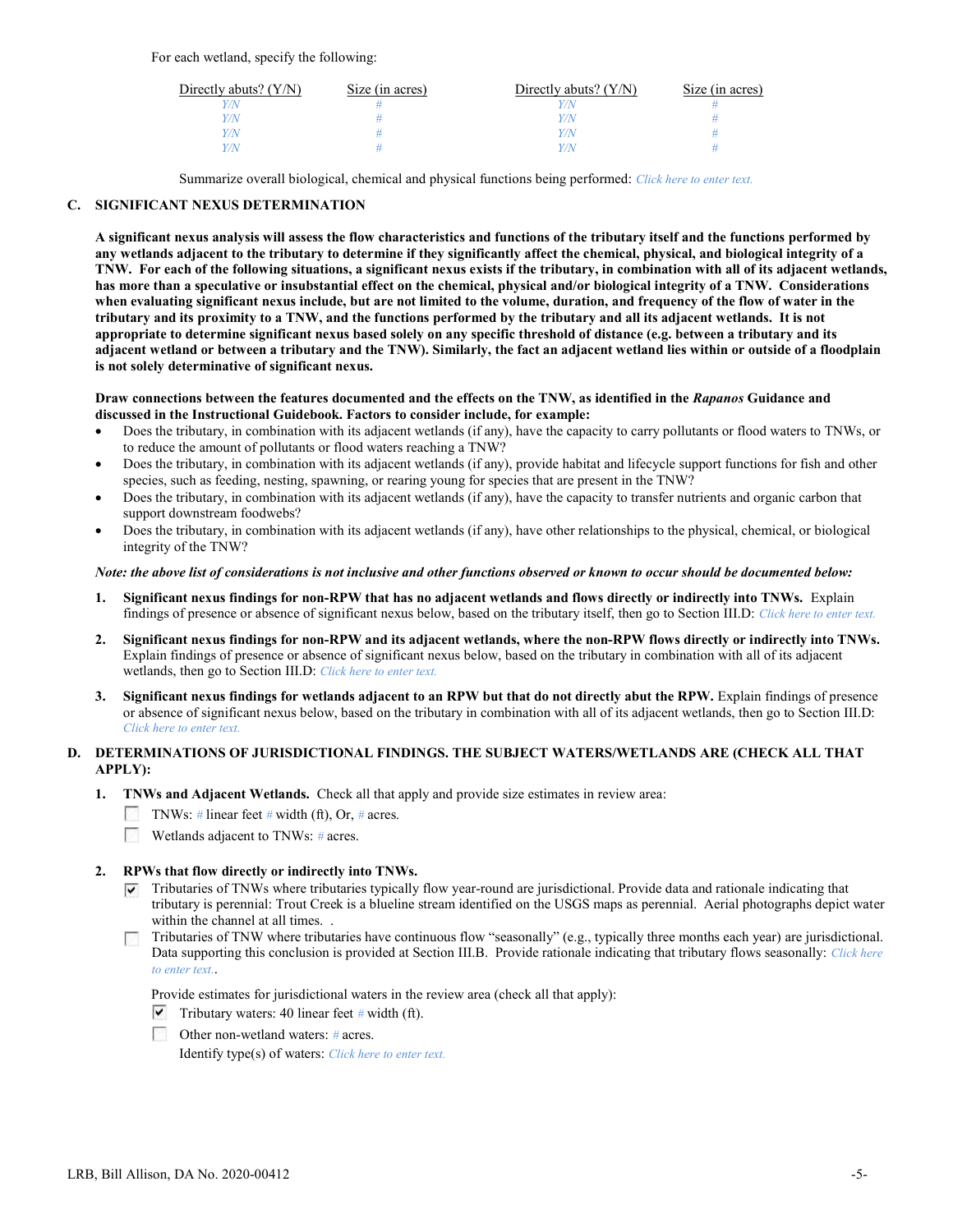## 3. Non-RPWs<sup>8</sup> that flow directly or indirectly into TNWs.

Waterbody that is not a TNW or an RPW, but flows directly or indirectly into a TNW, and it has a significant nexus with a **Second** TNW is jurisdictional. Data supporting this conclusion is provided at Section III.C.

Provide estimates for jurisdictional waters within the review area (check all that apply):

- **Tributary waters:** # linear feet # width (ft).
- Other non-wetland waters: # acres.
	- Identify type(s) of waters: Click here to enter text.

## 4. Wetlands directly abutting an RPW that flow directly or indirectly into TNWs.

- Wetlands directly abut RPW and thus are jurisdictional as adjacent wetlands. **All Street** 
	- Wetlands directly abutting an RPW where tributaries typically flow year-round. Provide data and rationale indicating that tributary is perennial in Section III.D.2, above. Provide rationale indicating that wetland is directly abutting an RPW: Click here to enter text.
	- Wetlands directly abutting an RPW where tributaries typically flow "seasonally." Provide data indicating that tributary is seasonal in Section III.B and rationale in Section III.D.2, above. Provide rationale indicating that wetland is directly abutting an RPW: Click here to enter text.

Provide acreage estimates for jurisdictional wetlands in the review area: # acres.

## 5. Wetlands adjacent to but not directly abutting an RPW that flow directly or indirectly into TNWs.

Wetlands that do not directly abut an RPW, but when considered in combination with the tributary to which they are adjacent and with similarly situated adjacent wetlands, have a significant nexus with a TNW are jurisidictional. Data supporting this conclusion is provided at Section III.C.

Provide acreage estimates for jurisdictional wetlands in the review area: # acres.

- 6. Wetlands adjacent to non-RPWs that flow directly or indirectly into TNWs.
	- Wetlands adjacent to such waters, and have when considered in combination with the tributary to which they are adjacent **A** and with similarly situated adjacent wetlands, have a significant nexus with a TNW are jurisdictional. Data supporting this conclusion is provided at Section III.C.

Provide estimates for jurisdictional wetlands in the review area: # acres.

#### 7. Impoundments of jurisdictional waters.<sup>9</sup>

As a general rule, the impoundment of a jurisdictional tributary remains jurisdictional.

- Demonstrate that impoundment was created from "waters of the U.S.," or
- Demonstrate that water meets the criteria for one of the categories presented above (1-6), or
- Г Demonstrate that water is isolated with a nexus to commerce (see E below).

## E. ISOLATED [INTERSTATE OR INTRA-STATE] WATERS, INCLUDING ISOLATED WETLANDS, THE USE, DEGRADATION OR DESTRUCTION OF WHICH COULD AFFECT INTERSTATE COMMERCE, INCLUDING ANY SUCH WATERS (CHECK ALL THAT APPLY):<sup>10</sup>

- $\sim$ which are or could be used by interstate or foreign travelers for recreational or other purposes.
- from which fish or shellfish are or could be taken and sold in interstate or foreign commerce.  $\sim$
- $\sim$ which are or could be used for industrial purposes by industries in interstate commerce.
- **Contract** Interstate isolated waters. Explain: Click here to enter text.
- **COL** Other factors. Explain: Click here to enter text.

#### Identify water body and summarize rationale supporting determination: Click here to enter text.

Provide estimates for jurisdictional waters in the review area (check all that apply):

- Tributary waters: # linear feet # width (ft).
- Б Other non-wetland waters: # acres.

Identify type(s) of waters: Click here to enter text.

**Wetlands:**  $\#$  acres.

 $\overline{a}$ 

<sup>8</sup>See Footnote # 3.

<sup>&</sup>lt;sup>9</sup> To complete the analysis refer to the key in Section III.D.6 of the Instructional Guidebook.

<sup>&</sup>lt;sup>10</sup> Prior to asserting or declining CWA jurisdiction based solely on this category, Corps Districts will elevate the action to Corps and EPA HQ for review consistent with the process described in the Corps/EPA Memorandum Regarding CWA Act Jurisdiction Following Rapanos.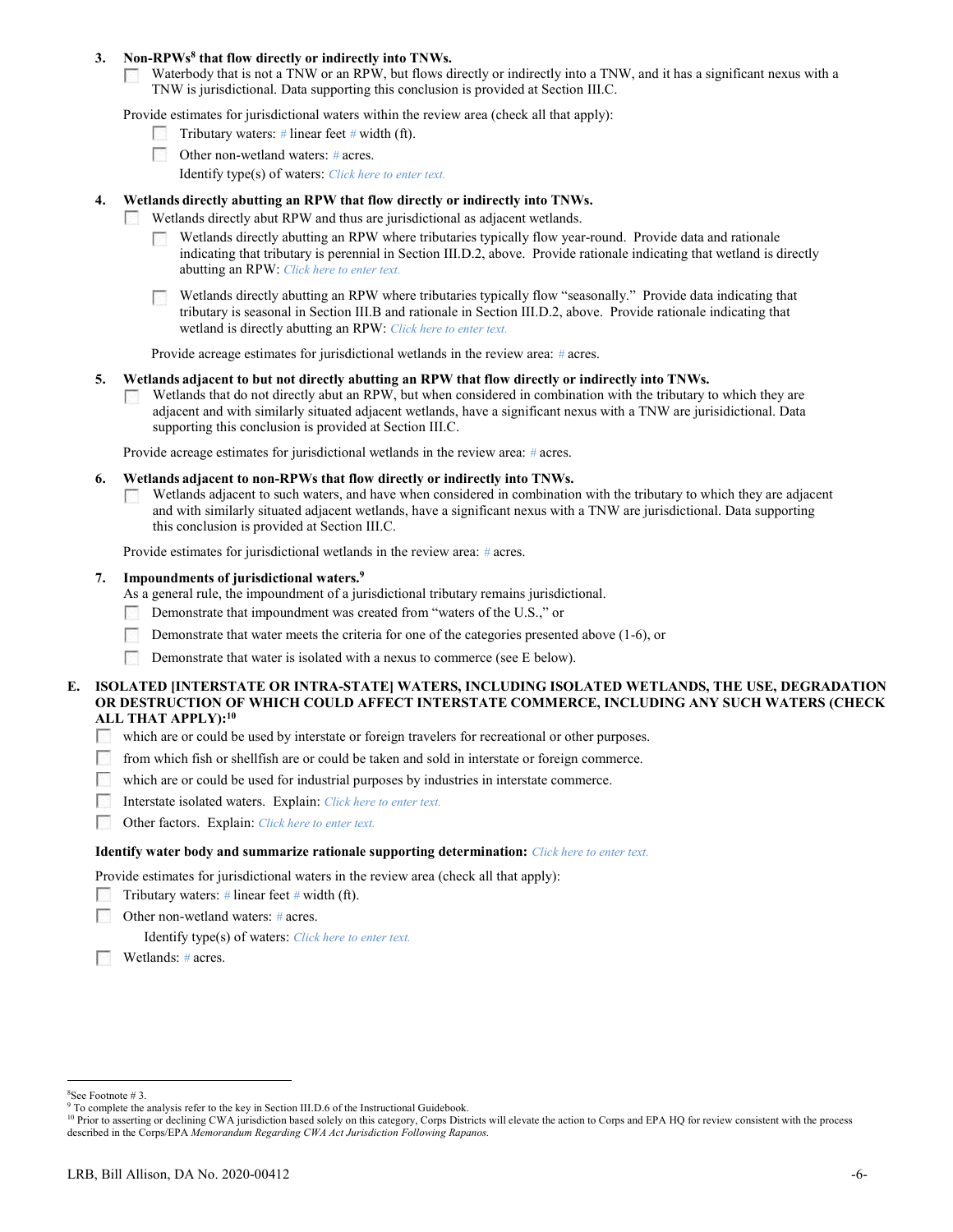| F. |                             | NON-JURISDICTIONAL WATERS, INCLUDING WETLANDS (CHECK ALL THAT APPLY):                                                                                                                                                                                                                                                                                                                                |
|----|-----------------------------|------------------------------------------------------------------------------------------------------------------------------------------------------------------------------------------------------------------------------------------------------------------------------------------------------------------------------------------------------------------------------------------------------|
|    | <b>B</b>                    | If potential wetlands were assessed within the review area, these areas did not meet the criteria in the 1987 Corps of Engineers<br>Wetland Delineation Manual and/or appropriate Regional Supplements.<br>Review area included isolated waters with no substantial nexus to interstate (or foreign) commerce.                                                                                       |
|    |                             | Prior to the Jan 2001 Supreme Court decision in "SWANCC," the review area would have been regulated based solely on the<br>"Migratory Bird Rule" (MBR).                                                                                                                                                                                                                                              |
|    | $\mathcal{L}_{\mathcal{A}}$ | Waters do not meet the "Significant Nexus" standard, where such a finding is required for jurisdiction. Explain: Click here to enter text.                                                                                                                                                                                                                                                           |
|    | Г                           | Other: (explain, if not covered above): Click here to enter text.                                                                                                                                                                                                                                                                                                                                    |
|    |                             | Provide acreage estimates for non-jurisdictional waters in the review area, where the sole potential basis of jurisdiction is the MBR factors<br>(i.e., presence of migratory birds, presence of endangered species, use of water for irrigated agriculture), using best professional judgment<br>(check all that apply):<br>Non-wetland waters (i.e., rivers, streams): # linear feet # width (ft). |
|    |                             | Lakes/ponds: $# \, \text{acres.}$                                                                                                                                                                                                                                                                                                                                                                    |
|    |                             | Other non-wetland waters: # acres. List type of aquatic resource: Click here to enter text                                                                                                                                                                                                                                                                                                           |
|    |                             | Wetlands: # acres.                                                                                                                                                                                                                                                                                                                                                                                   |
|    |                             |                                                                                                                                                                                                                                                                                                                                                                                                      |
|    |                             | Provide acreage estimates for non-jurisdictional waters in the review area that do not meet the "Significant Nexus" standard, where such a<br>finding is required for jurisdiction (check all that apply):                                                                                                                                                                                           |
|    |                             | Non-wetland waters (i.e., rivers, streams): # linear feet # width (ft).                                                                                                                                                                                                                                                                                                                              |
|    |                             | Lakes/ponds: $# \, \text{acres.}$                                                                                                                                                                                                                                                                                                                                                                    |
|    |                             | Other non-wetland waters: # acres. List type of aquatic resource: Click here to enter text                                                                                                                                                                                                                                                                                                           |
|    |                             | Wetlands: # acres.                                                                                                                                                                                                                                                                                                                                                                                   |
|    |                             | <b>SECTION IV: DATA SOURCES.</b>                                                                                                                                                                                                                                                                                                                                                                     |
|    |                             | A. SUPPORTING DATA. Data reviewed for JD (check all that apply - checked items shall be included in case file and, where checked and                                                                                                                                                                                                                                                                 |
|    | V                           | requested, appropriately reference sources below):<br>Maps, plans, plots or plat submitted by or on behalf of the applicant/consultant: Click here to enter text.                                                                                                                                                                                                                                    |
|    | ▽                           | Data sheets prepared/submitted by or on behalf of the applicant/consultant.                                                                                                                                                                                                                                                                                                                          |
|    |                             | Office concurs with data sheets/delineation report.<br>▽                                                                                                                                                                                                                                                                                                                                             |
|    |                             | Office does not concur with data sheets/delineation report.                                                                                                                                                                                                                                                                                                                                          |
|    |                             | Data sheets prepared by the Corps: Click here to enter text.                                                                                                                                                                                                                                                                                                                                         |
|    |                             | Corps navigable waters' study: Click here to enter text.                                                                                                                                                                                                                                                                                                                                             |
|    |                             | U.S. Geological Survey Hydrologic Atlas: Click here to enter text.                                                                                                                                                                                                                                                                                                                                   |
|    |                             | USGS NHD data.                                                                                                                                                                                                                                                                                                                                                                                       |
|    |                             | USGS 8 and 12 digit HUC maps.                                                                                                                                                                                                                                                                                                                                                                        |
|    | v                           | U.S. Geological Survey map(s). Cite scale & quad name: Honeoye Falls                                                                                                                                                                                                                                                                                                                                 |
|    |                             | USDA Natural Resources Conservation Service Soil Survey. Citation: Click here to enter text.                                                                                                                                                                                                                                                                                                         |
|    |                             | National wetlands inventory map(s). Cite name: Click here to enter text.                                                                                                                                                                                                                                                                                                                             |
|    | M.                          | State/Local wetland inventory map(s): Click here to enter text.                                                                                                                                                                                                                                                                                                                                      |
|    |                             | FEMA/FIRM maps: Click here to enter text.                                                                                                                                                                                                                                                                                                                                                            |
|    |                             | 100-year Floodplain Elevation is: Click here to enter text. (National Geodectic Vertical Datum of 1929)                                                                                                                                                                                                                                                                                              |
|    |                             | Photographs:<br>Aerial (Name & Date): Click here to enter text.                                                                                                                                                                                                                                                                                                                                      |
|    |                             | Other (Name & Date): Click here to enter text.<br>$or \Box$                                                                                                                                                                                                                                                                                                                                          |
|    |                             | Previous determination(s). File no. and date of response letter: Click here to enter text.                                                                                                                                                                                                                                                                                                           |
|    |                             | Applicable/supporting case law: Click here to enter text.                                                                                                                                                                                                                                                                                                                                            |
|    |                             | Applicable/supporting scientific literature: Click here to enter text.                                                                                                                                                                                                                                                                                                                               |
|    |                             | Other information (please specify): Click here to enter text.                                                                                                                                                                                                                                                                                                                                        |
|    |                             | <b>B. ADDITIONAL COMMENTS TO SUPPORT JD:</b> Click here to enter text.                                                                                                                                                                                                                                                                                                                               |